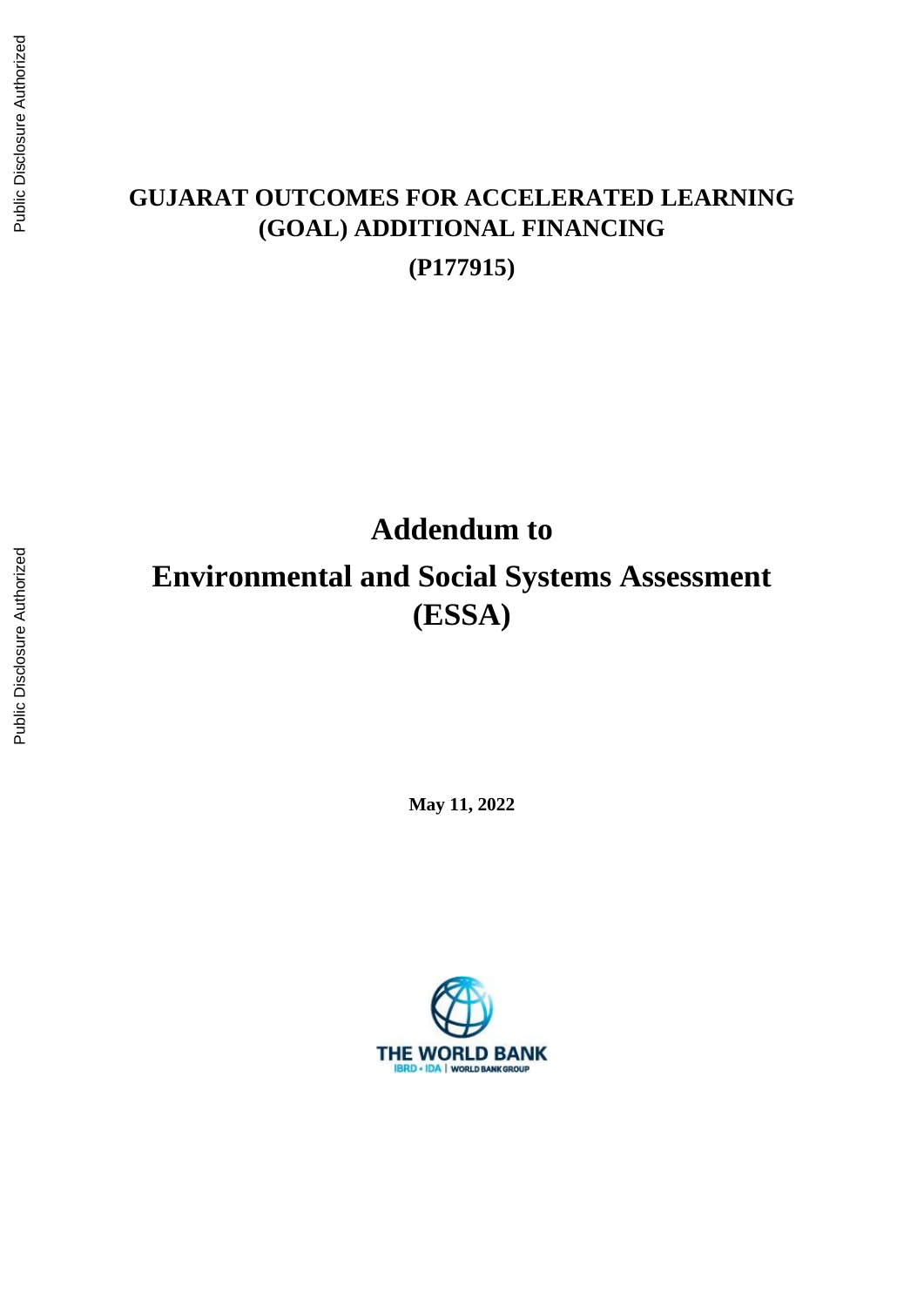# TABLE OF CONTENT

| 1                       |     |                                                                              |  |  |  |
|-------------------------|-----|------------------------------------------------------------------------------|--|--|--|
|                         | 1.1 |                                                                              |  |  |  |
|                         | 1.2 |                                                                              |  |  |  |
|                         | 1.3 |                                                                              |  |  |  |
| 2                       |     |                                                                              |  |  |  |
|                         | 2.1 |                                                                              |  |  |  |
|                         | 2.2 |                                                                              |  |  |  |
|                         | 2.3 |                                                                              |  |  |  |
|                         | 2.4 |                                                                              |  |  |  |
|                         | 2.5 |                                                                              |  |  |  |
| 3                       |     |                                                                              |  |  |  |
|                         | 3.1 |                                                                              |  |  |  |
|                         | 3.2 |                                                                              |  |  |  |
|                         | 3.3 |                                                                              |  |  |  |
| $\overline{\mathbf{4}}$ |     |                                                                              |  |  |  |
| 5                       |     |                                                                              |  |  |  |
| 6                       |     | Annex-1: List of Participants – Multi-Stakeholder Consultation Workdshop  15 |  |  |  |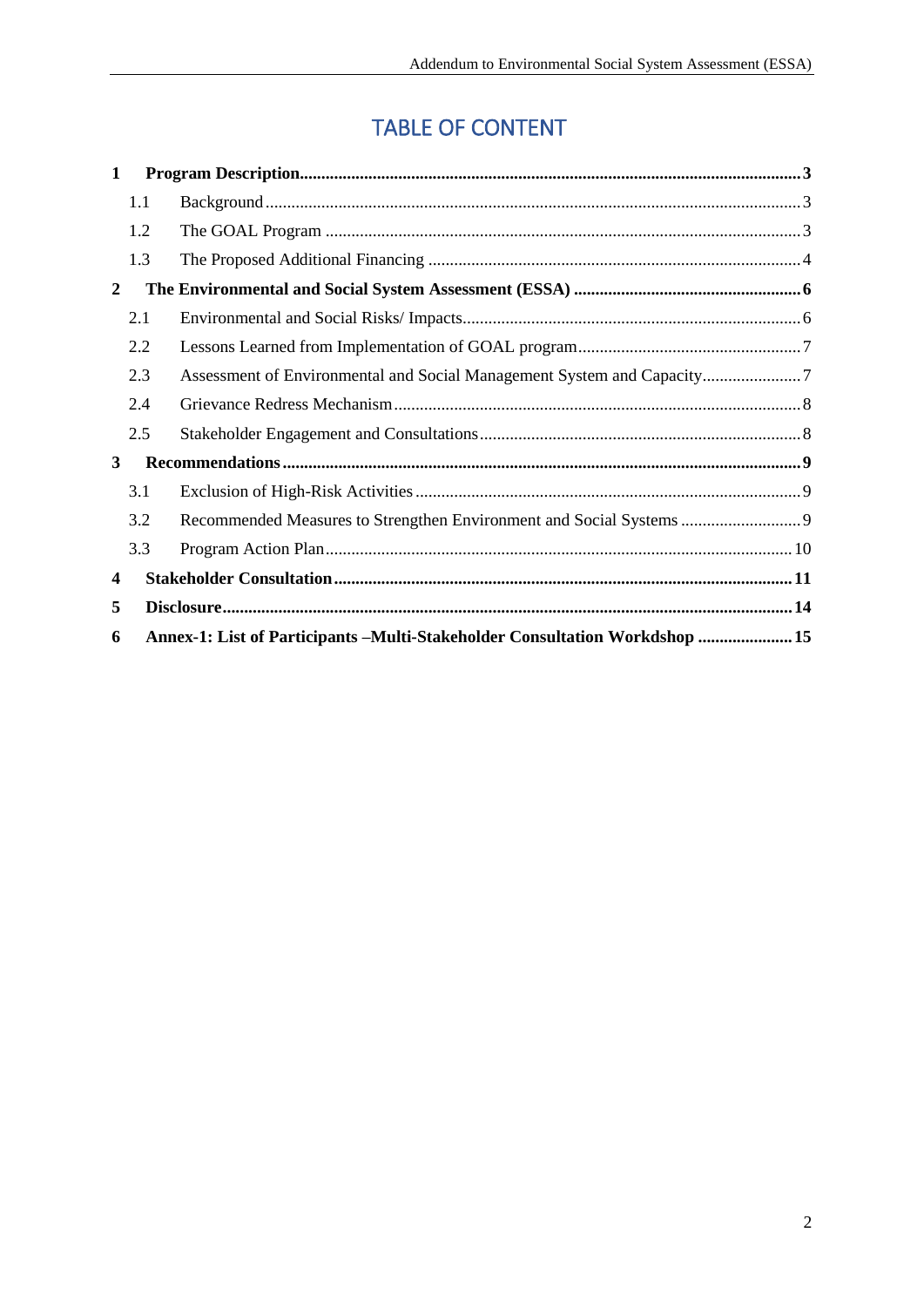# **Gujarat Outcomes for Accelerated Learning (GOAL) Additional Financing Environmental and Social Systems Assessment (ESSA)**

# <span id="page-2-0"></span>**1 PROGRAM DESCRIPTION**

## <span id="page-2-1"></span>**1.1 Background**

1. The school education system in the state of Gujarat caters to the educational needs of about 11.82 million students, of whom 5.3 million are enrolled in government schools, 1.8 million in government-aided (private) schools, and 4.7 million in private unaided schools<sup>1</sup>. Out of the total enrolment, 5.5 million students i.e. 46% are girls; and over 65% of students belong to vulnerable groups including Other Backward Classes (47%), Scheduled Castes (SC) (6%) and Scheduled Tribes (ST) (16%). The state's initiatives and enrolment drives have resulted in a 24 percent increase in the Net Enrolment Rate from 2003 to 2019. Similarly, there has been a significant reduction in the dropout rates across Grades 1 to 8 from 18.79% in 2004-05 to 3.39% in 2019-20.

2. Despite this progress, challenges remain, highlighting the need for allocating more resources to priority districts with disadvantaged or vulnerable populations. In 2019, the state identified about 2.1 million students below Grade 3 proficiency for reading, writing, and mathematics, reflecting *low learning outcomes*. Gujarat also performed below the national average for Grade 10 in the National Achievement Survey (NAS) 2017. *Inter-district variations are significant,* where the challenges are far deeper in some 'priority' districts that have a larger share of tribal/vulnerable populations, or are at the border, remote difficult-to-reach desert regions. For instance, the literacy gap between ST population and the total population is 15 percentage points (Census 2011). In districts, especially in the eastern parts of the state, which have a high concentration of tribal/ vulnerable populations, economic productivity is lower, resource availability is limited, and a high correlation between spatial and economic poverty is reported. Data related to school education also shows *inequities.* For example, the Pupil Teacher Ratio (PTR) in government secondary schools ranges from the highest in Panch Mahal at 53 to the lowest in Tapi at 21, and the lowest and highest performing districts record a 15-20 percentage point difference in NAS scores. Gender disparities are also more pronounced, especially at the secondary levels<sup>2</sup>. There is a need for augmented support to these districts; data analysis reveals that they tend to lag behind the other districts in key educational parameters related to access, infrastructure, equity, and learning outcomes.

## <span id="page-2-2"></span>**1.2 The GOAL Program**

3. The Gujarat - Outcomes for Accelerated Learning (GOAL) Program was prepared based on detailed sectoral analysis. The Program builds on learnings of state operations, unlocking the potential of involving district governments for implementation with local flexibility and innovation. Coupled with inter-state and inter-district exchange of experience and learning, the operation would attempt uniformity of reform and outcomes in the sector. Aligned with the Government's Mission School of Excellence program (MSEP), the US\$500 million World Bank funded parent Program, the Gujarat Outcomes for Accelerated Learning (GOAL), aims to strengthen decentralized management for improved education outcomes in the state of Gujarat. The original IBRD-funded loan amount of US\$500 million to the GOAL Program was approved by the Bank Board on March 24, 2021. The Financing Agreement was signed on May 19, 2021, and the Program became effective on July 1, 2021. The closing date of the Program is September 30, 2027. Through a Program for Results (PforR) instrument, focused on operationalizing key tenets of India's new National Education Policy (2020),

<sup>-</sup><sup>1</sup> UDISE+ 2019-20, Ministry of Education, Government of India

<sup>2</sup> Due to school closures, increased household work etc.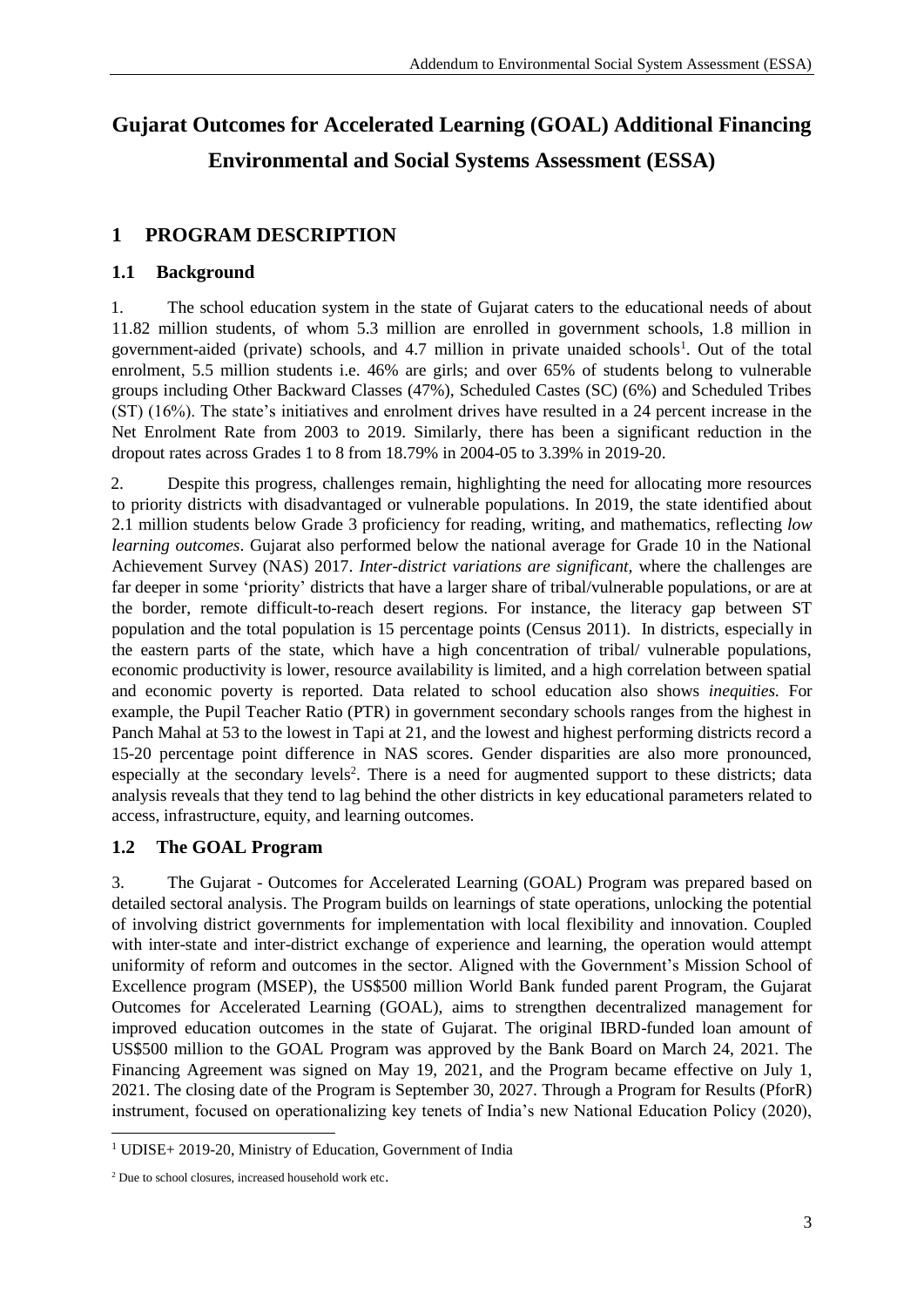GOAL disburses through a set of seven disbursement linked indicators (DLIs), which are mapped to five key results areas.

#### 4. The **Program Development Objective (PDO) is "to strengthen decentralized management for improved education outcomes in the state of Gujarat".** The PDO indicators are:

- a. Stakeholder owned planning systems institutionalized
- b. Improved school quality through performance evaluation and incentives
- c. Improved foundational learning outcomes at the lower primary level, gender disaggregated
- d. Strengthened teacher development for classroom performance
- e. Improved learning environment in schools and teacher education institutions
- 5. The Intermediate-Outcome Indicators are:
	- a. Decentralized planning systems institutionalized
		- District based planning systems enabled through capacity building for decentralized education functionaries including school-related gender-based violence (SRGBV) prevention protocols, complaint and referral mechanisms implemented
		- School level Annual Work Plan and Budgets (AWPBs) enhanced through community participation
	- b. Improved foundational learning outcomes at the lower primary level
		- Access to Early Childhood Education (ECE) Programs for all preschoolers
		- Strengthened state level learning assessment systems
	- c. Strengthened teacher development and school-based assessments for classroom performance
		- Teacher training and management systems strengthened for performance tracking
		- Quality remedial program based on classroom-based assessments
		- Strengthened teacher education institutions for teacher development
	- d. Improved learning environment and technology infrastructure in schools
		- Performance-based selection of school for learning environment and technology infrastructure improvement
	- e. Resilient Recovery from COVID-19
		- COVID-19 response strategies built in for systemic resilience
- 6. The GOAL Program has five Results Areas, which are:

Results Area 1: Stakeholder Owned Planning Systems Institutionalized Results Area 2: Improved Foundational Learning Outcomes at Lower Primary Level Results Area 3: Strengthened Teacher Development for Classroom Performance Results Area 4: Improved Learning Environment in Schools and Teacher Education **Institutions** 

Results Area 5: Resilient Recovery from COVID-19

#### <span id="page-3-0"></span>**1.3 The Proposed Additional Financing**

7. For Additional Financing, the PDO remains the same as the parent project. The Results Framework of the parent project is being enhanced to accommodate the Additional Financing (AF) of USD 250 million from the World Bank. The AF from the World Bank will ensure more optimal and equitable coverage of the government program for learning recovery and quality enhancement. Importantly, an additional 3,000 schools will be covered with enhanced learning environments. The GOAL parent Program is also being restructured to reflect US\$250 million co-financing support from the Asian Infrastructure Investment Bank (AIIB).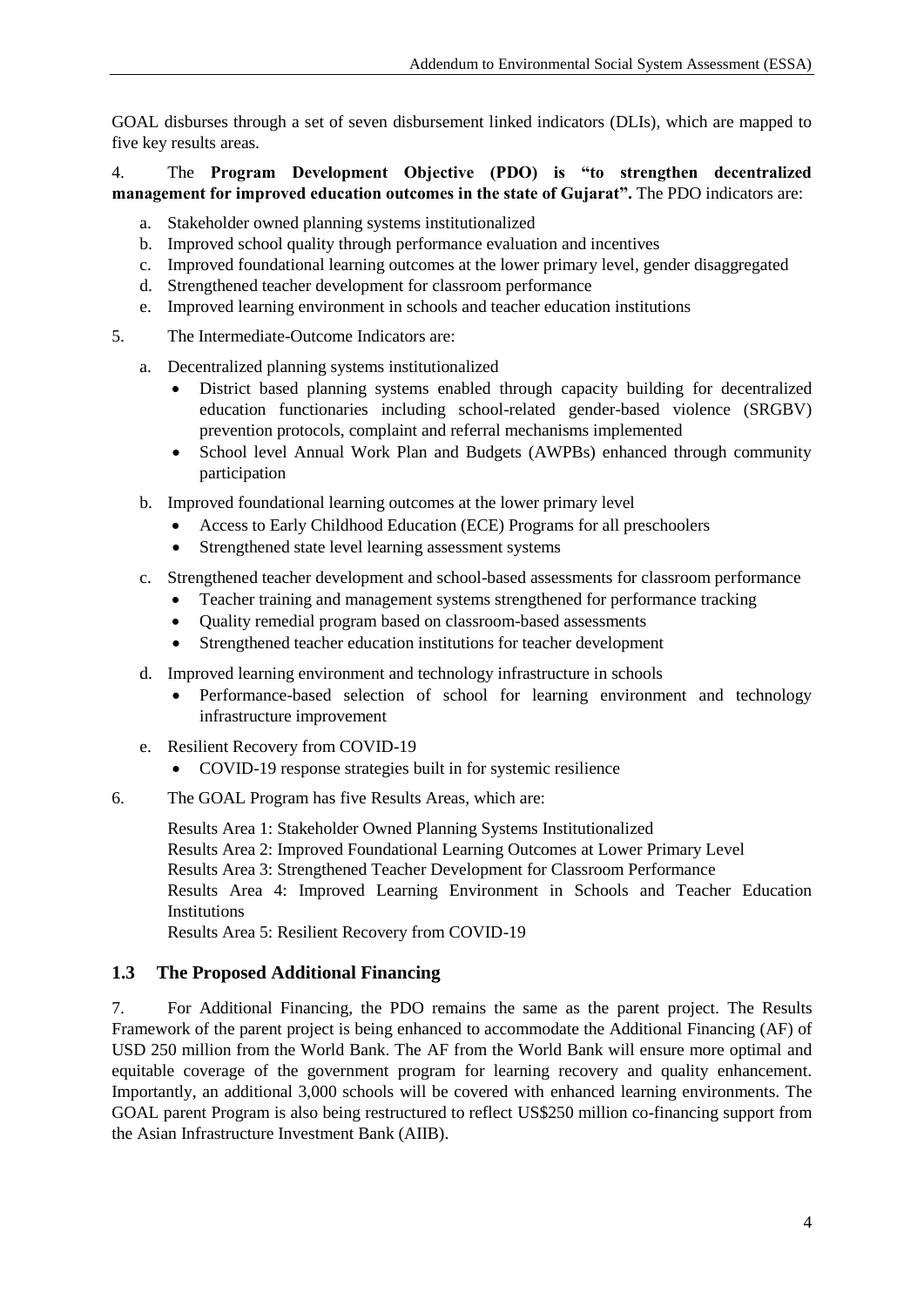|                                                                                                   | <b>Proposed Change in</b><br><b>Targets/ Disbursement Linked</b><br><b>Results through Additional</b><br><b>Financing and Rationale</b>                                                                                                                                                                                                                                                                                                                 | Summary of Financial Allocations to the DLIs (In US\$ million) |                                                                                                                                                                               |                                                                   |                                                                                                                                                                    |
|---------------------------------------------------------------------------------------------------|---------------------------------------------------------------------------------------------------------------------------------------------------------------------------------------------------------------------------------------------------------------------------------------------------------------------------------------------------------------------------------------------------------------------------------------------------------|----------------------------------------------------------------|-------------------------------------------------------------------------------------------------------------------------------------------------------------------------------|-------------------------------------------------------------------|--------------------------------------------------------------------------------------------------------------------------------------------------------------------|
| <b>Disbursement</b><br><b>Linked Indicators</b><br>(DLIs)                                         |                                                                                                                                                                                                                                                                                                                                                                                                                                                         | Original/<br>parent<br>Program<br>IBRD -<br>US\$500<br>million | <b>Restructured</b><br>parent Program<br>Total financing-<br>US\$750 million<br>IBRD-<br>$\bullet$<br>US\$500<br>million; and<br>$A IIB -$<br>$\bullet$<br>US\$250<br>million | <b>Additional</b><br><b>Financing</b><br>IBRD-US\$<br>250 million | <b>Total Revised</b><br>Program<br>Total financing-<br>US\$ 1 billion<br>$IBRD -$<br>$\bullet$<br>US\$750<br>million; and<br>AIIB- US\$250<br>$\bullet$<br>million |
| DLI 1. Stakeholder<br>owned planning<br>systems<br>institutionalized                              | Yes.<br>(a) 3 additional priority districts<br>AWPBs approved and show at<br>least 75% utilization of funds<br>against sanctioned AWPBs; (b) An<br>additional 20% of School<br>Management Committees (SMCs)<br>in priority districts trained on the<br>development of evidence-based<br><b>School Development Plans (SDPs)</b><br>and AWPBs; and (c) At least 50%<br>of the above trained SMCs in<br>priority districts develop<br>evidence-based SDPs. | 75.0                                                           | Total- 112.5<br><b>IBRD-75.0</b><br>AIIB-37.5                                                                                                                                 | 68.375                                                            | Total- 180.875<br>IBRD-143.375<br>AIIB-37.5                                                                                                                        |
| DLI 2: Performance<br>grants to schools<br>to incentivize<br>improved<br>outcomes                 | Yes.<br>(a) 250 additional schools in<br>priority districts meet minimum<br>performance criteria as per<br>agreed standards; and (b) 25<br>additional schools in priority<br>districts move to Lighthouse<br>status.                                                                                                                                                                                                                                    | 50.0                                                           | <b>Total-75.0</b><br><b>IBRD-50.0</b><br>AIIB-25.0                                                                                                                            | 7.0                                                               | <b>Total-82.0</b><br>IBRD-57.0<br>AIIB-25.0                                                                                                                        |
| DLI 3. Improved<br>foundational<br>learning outcomes<br>at the lower<br>primary level             | No change(s) proposed.                                                                                                                                                                                                                                                                                                                                                                                                                                  | 75.0                                                           | Total - 112.5<br><b>IBRD-75.0</b><br>AIIB-37.5                                                                                                                                |                                                                   | Total - 112.5<br><b>IBRD-75.0</b><br>AIIB-37.5                                                                                                                     |
| DLI 4.<br>Strengthened<br>teacher<br>development for<br>classroom<br>performance                  | No change(s) proposed.                                                                                                                                                                                                                                                                                                                                                                                                                                  | 75.0                                                           | Total- 112.5<br><b>IBRD-75.0</b><br>AIIB-37.5                                                                                                                                 |                                                                   | Total- 112.5<br><b>IBRD-75.0</b><br>AIIB-37.5                                                                                                                      |
| DLI 5. Improved<br>learning<br>environment in<br>schools and<br>teacher education<br>institutions | Yes.<br>Strengthened child friendly<br>learning environment in an<br>additional 3,000 schools in<br>priority districts.                                                                                                                                                                                                                                                                                                                                 | 148.75                                                         | Total-223.125<br>IBRD-148.75<br>AIIB-74.375                                                                                                                                   | 120.0                                                             | Total- 343.125<br>IBRD-268.75<br>AIIB-74.375                                                                                                                       |
| DLI 6. Improved<br>learning<br>assessment<br>systems for                                          | Yes.<br>4 percent improvement from<br>baseline on the average<br>Summative Assessment Test (SAT)                                                                                                                                                                                                                                                                                                                                                        | 50.0                                                           | Total $-75.0$<br><b>IBRD-50.0</b><br>AIIB-25.0                                                                                                                                | 54.0                                                              | Total- 129.0<br>IBRD-104.0<br>AIIB-25.0                                                                                                                            |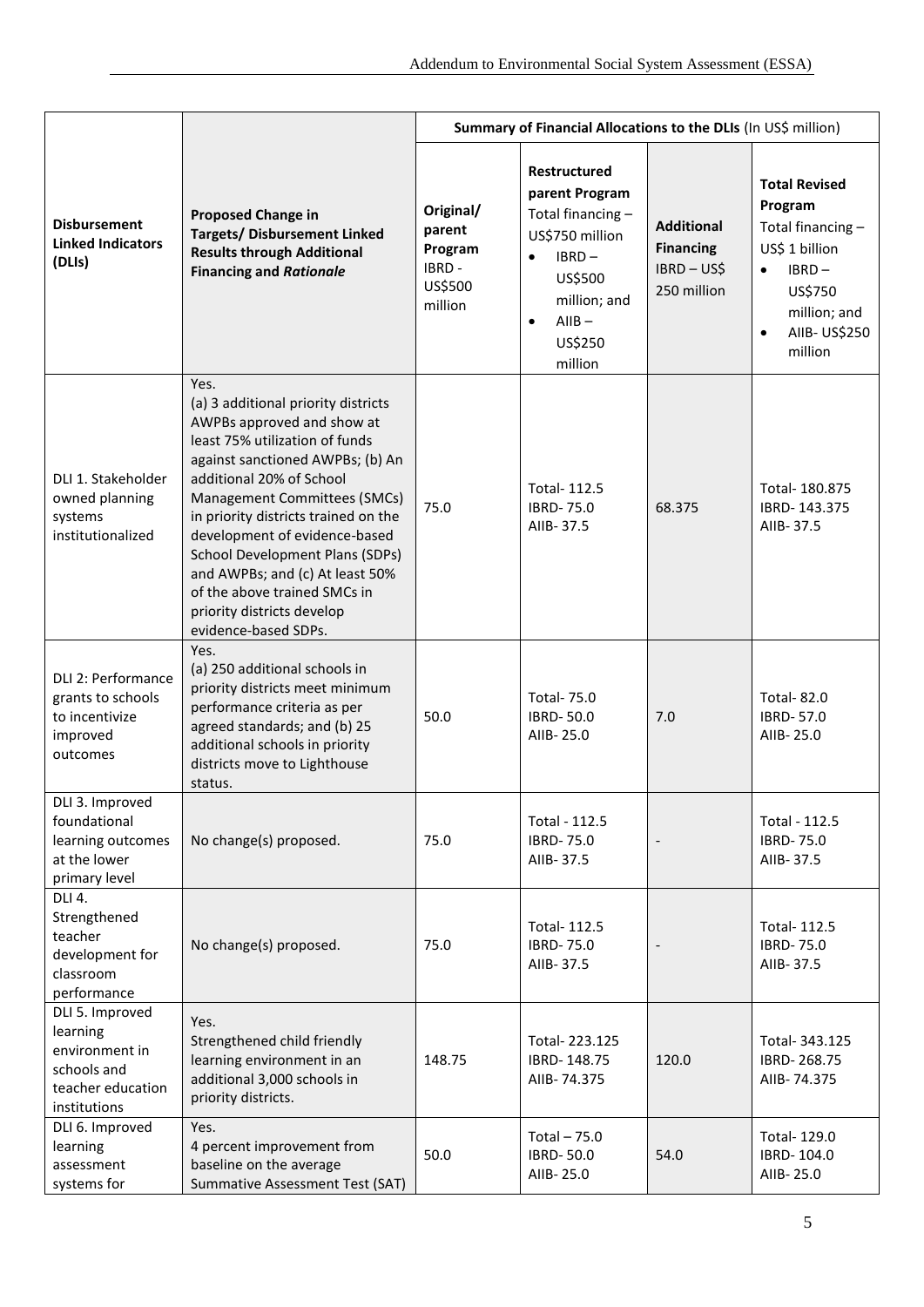| focused remedial    | scores in each of at least 15 |      |                    |                          |                     |
|---------------------|-------------------------------|------|--------------------|--------------------------|---------------------|
| programs            | priority districts.           |      |                    |                          |                     |
| DLI 7. COVID-19     |                               |      |                    |                          |                     |
| response            |                               |      | Total - 37.5       |                          | Total - 37.5        |
| strategies built in | No change(s) proposed.        | 25.0 | <b>IBRD-25.0</b>   | $\overline{\phantom{a}}$ | <b>IBRD-25.0</b>    |
| for systemic        |                               |      | AIIB-12.5          |                          | AIIB-12.5           |
| resilience          |                               |      |                    |                          |                     |
|                     |                               |      | Total - 1.875      |                          | Total-2.5           |
| Front-end fee       | $\overline{\phantom{a}}$      | 1.25 | <b>IBRD-1.25</b>   | 0.625                    | IBRD-1.875          |
|                     |                               |      | AIIB-0.625         |                          | AIIB-0.625          |
|                     |                               |      | <b>Total - 750</b> |                          | <b>Total - 1000</b> |
| <b>Total</b>        | $\overline{\phantom{0}}$      | 500  | <b>IBRD-500</b>    | 250                      | <b>IBRD-750</b>     |
|                     |                               |      | <b>AIIB-250</b>    |                          | <b>AIIB-250</b>     |

## <span id="page-5-0"></span>**2 THE ENVIRONMENTAL AND SOCIAL SYSTEM ASSESSMENT (ESSA)**

#### <span id="page-5-1"></span>**2.1 Environmental and Social Risks/ Impacts**

8. Since there is no fundamental change in the scope of the program, there are no new/additional implications on environmental (including health and safety) and social aspects. There are no new E&S risks as a result of the pricing adjustment and/or expanded scope (in terms of number of schools to be covered). No new stakeholder groups have been identified and existing stakeholders have been appraised about the expanded scope of the Program.

9. As mentioned in the ESSA for the GOAL program, the over-all E&S impacts are likely to be positive, owing to benefits from improved learning environment in schools and enhanced capacities of teachers. The proposition for developing greenfield infrastructure is limited and proposed interventions on infrastructure augmentation primarily include upgrading/improvement works of buildings/services within existing campuses of schools. Therefore, the overall E&S risk rating remains as 'moderate', given that most of the E&S effects of the Program are likely to be localized/site specific, reversible, predictable, and can be effectively mitigated by complying to existing environmental regulations/ codes/ standards/ guidelines and by strengthening the existing E&S management systems, for which ESSA has made specific recommendations.

10. The environment risks and impacts of the Program are likely to include: (i) cutting of trees/loss of open spaces while expanding school infrastructure/building footprint, (ii) risk of poor building design leading to restricted access to children/people with physical challenges and deficiencies in provision of basic services (sewage/waste water disposal; drainage; solid waste management), (iii) inadequate lighting/ventilation and thermal comfort in buildings, (iv) temporary inconvenience/ disruption to school activities during execution of civil works, (v) construction related impacts on account of dust, noise, stress on water availability and improper management of debris and wastes, (vi) safety risks to students/teachers and OHS risks to workers during construction, (vii) fire and electrical safety risks. Some schools under the program may be located near forests and natural/wildlife habitat areas (more likely in Dangs, Gir Somnath, Porbandar districts of the state), requiring additional considerations/attention. However, given the greenfield infrastructure development is a small component of the program and associated concerns are likely to be of limited for this reason.

11. In addition, some key risks and issues associated with operation and maintenance stage include: (a) food safety and hygiene (in schools/early child education centres with kitchen/mid-day meal cooking arrangements and in schools/teacher training institutes with hostels); (b) management of wastes from kitchen/mess (specially in schools with hostels/residential facility); (c) management of hazardous waste/wastewater from the laboratories, and; (d) e-waste generation from disposal of nonfunctional/old electrical and IT equipment.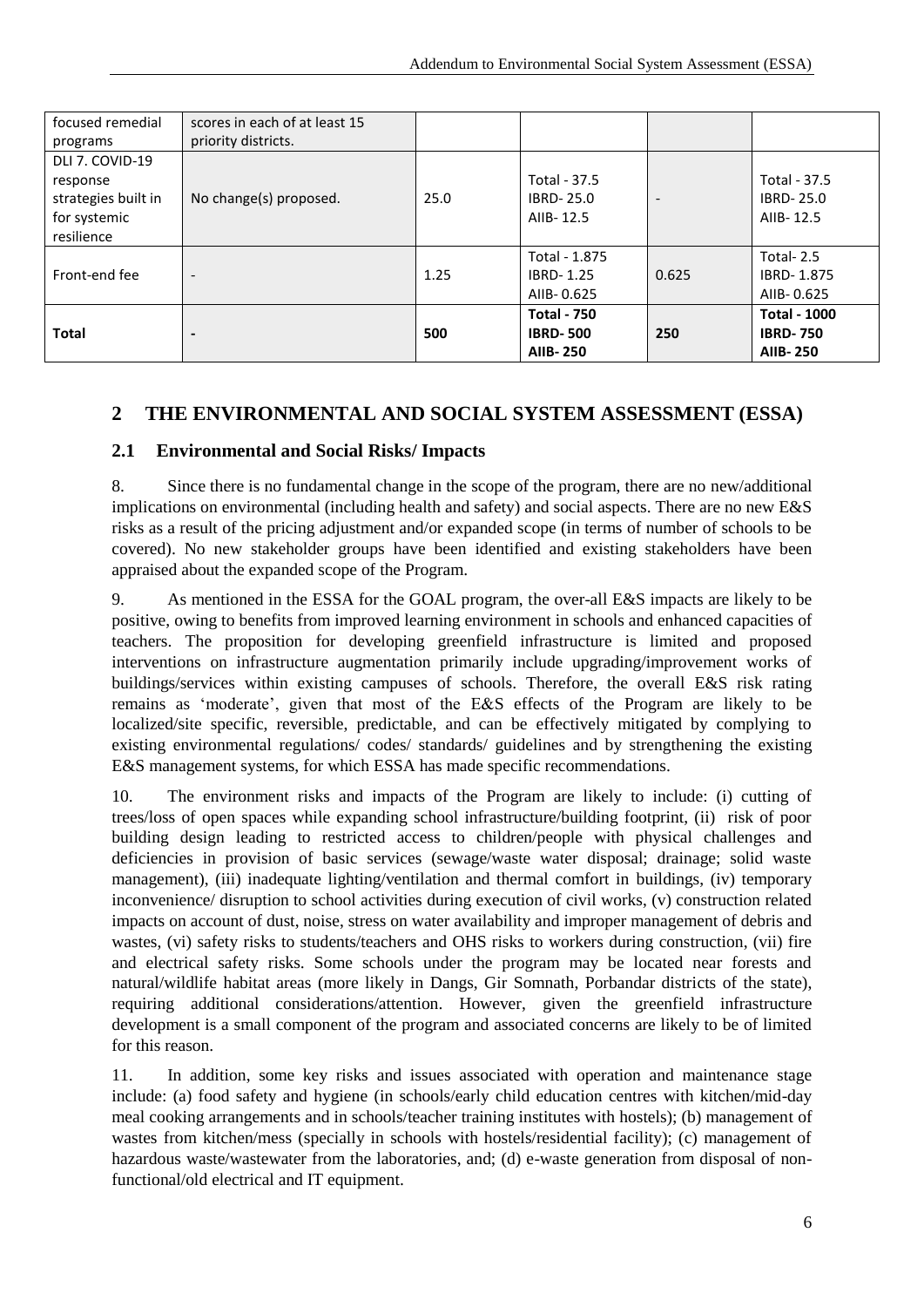12. Climate and natural disaster risks may be involved in the program as the state of Gujarat is challenged by multiple geophysical hazard risks (owing to state's location) like cyclones/storms, high winds, floods and extreme temperature incidents. This includes vulnerability and preparedness to deal with safe evacuation during emergencies.

13. The key social risks emerges from concerns related to access and social inclusion for children coming from poor and vulnerable community and in tribal areas; potential issues related to coordination and convergence among different department such as Tribal Development, Social Welfare, and WCD etc. for early childhood care and education (ECCE); rapidly changing demand for access to improved gadgets for ICT based teaching and learning; and the potential need for squatter removal while expansion of school infrastructure or during school consolidation exercise.

## <span id="page-6-0"></span>**2.2 Lessons Learned from Implementation of GOAL program**

14. Since the program became effective in July 2021, and with the mission in November 2021, it confirmed the environmental and social system assessment and the measures suggested are appropriate especially (a) to build capacity of the implementing agency including in design and execution of school buildings; (b) ensuring inclusion measures are considered in the design for marginalized population including women and disabled; (c) measures towards green building approach to be considered; (d) measures to be incorporated in the school toilets towards addressing menstrual hygiene management for adolescent girls; and (e) screening of new schools/facilities proposed under the program from an E&S perspective. Incorporating these features, tenders floated for 293 packages covering 4607 classrooms across 2544 schools. In addition, good progress is made in design of additional DIETs towards strengthening teacher's education incorporating the above features.

15. The Gujarat Council of Schools Education – Samagra Shiksha has also prepared the Inclusive State Strategy for School Learning Environment Development in Gujarat to ensure that it has inclusive and equitable learning environment in line with the National Education Policy (NEP) 2020 and of the United Nation's Sustainable Development Goals (SDGs) and which helps in achieving Sustainable Development Goal 4 for Quality Education and also contributes to other SDGs like - SDG 3 - Good health and wellbeing, SDG 5- Gender Equality, SDG 6- Clean Water and Sanitation, SDG 7- Affordable and clean energy, SDG 10- Reduced Inequalities and SDG 13- Climate Action. Through this the state is aiming to influence the school environment in over 40,000 government schools that Gujarat has and with over 7 million students. Under the GOAL program, this includes facilitating universal access to residential schools for the vulnerable groups; program for identification of out of school children, special training program and their mainstreaming; transport facilities for improving access to schools; initiatives for improving access and quality of learning for Children with Special Needs (CwSN); and improving learning environment in the schools for comprehensive development of the students.

## <span id="page-6-1"></span>**2.3 Assessment of Environmental and Social Management System and Capacity**

16. The ESSA for GOAL program has identified key gaps as well as opportunities for strengthening the existing operational systems and capacities pertaining to E&S issues in school education program for Gujarat which will also be applicable for the Additional Financing given there are no fundamental change in the scope of the program and its components.

17. The assessment on Environment Systems for the GOAL program benefited from the experience of implementing Environmental Management Frameworks (EMFs) developed under SSA (primary school) and RMSA (secondary school) programs of the MHRD (now Ministry of Education), both supported by the Bank. These EMFs, which include key environmental, health and safety actions, have been adopted under the Samagra Shiksha Framework (SSF) and broadened to ECE and vocational training and remain relevant to interventions under GOAL. The SSF requires school buildings/infrastructure to be environment-friendly and provide for clean/hygienic and safe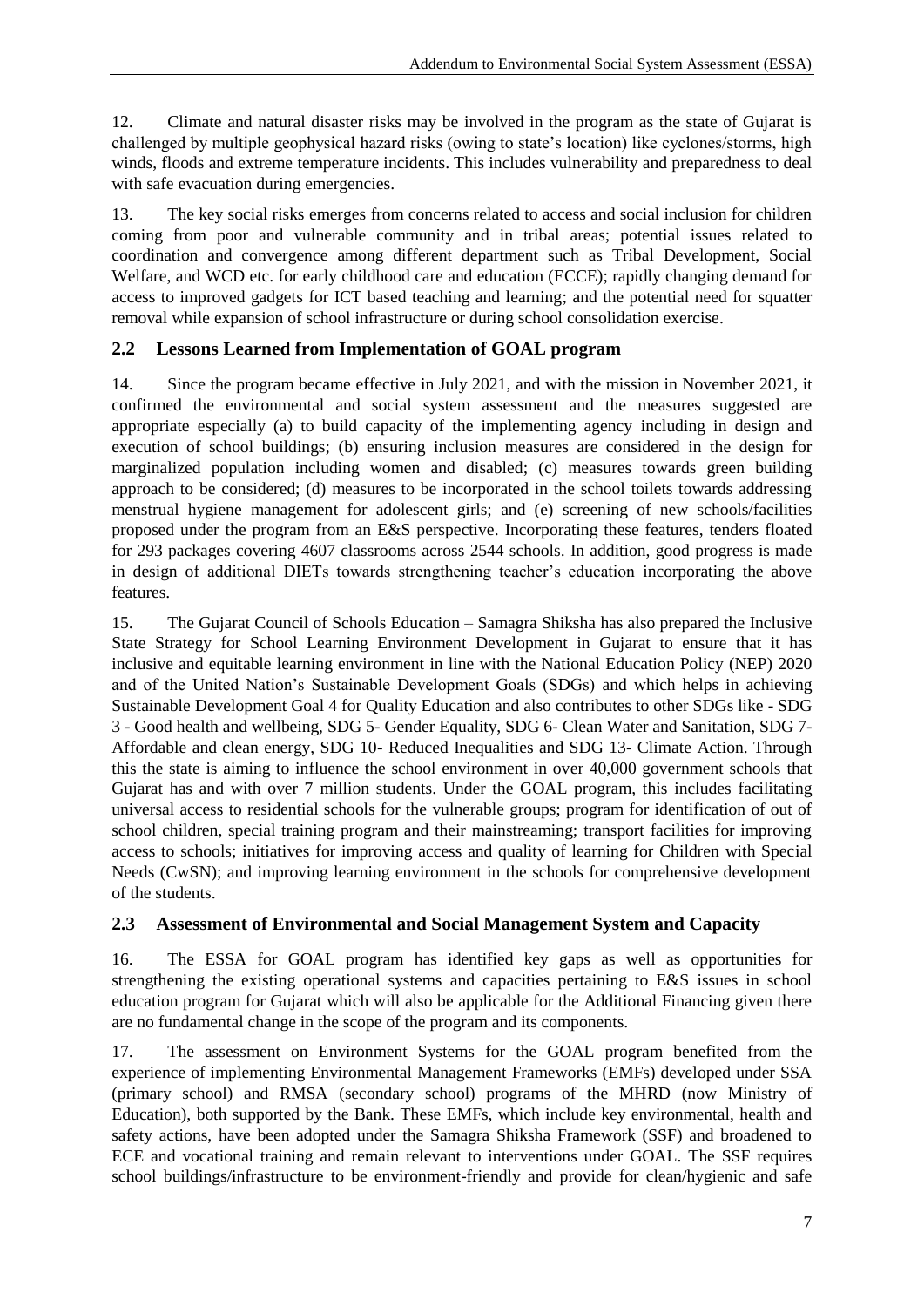learning environment in the campus. The state of Gujarat has successfully adopted and implemented several environmental interventions on sanitation, safe water availability, energy efficiency, Buildingas-Learning-Aid (BaLA), eco-clubs, inclusive infrastructure and the concept of Green Schools, which was introduced for the first time in India under SSA and continues to maintain an over-all satisfactory track record under the SSF too. The state has also initiated activities to promote 'safe schools' and this includes mitigating risks from seismic events, promote security, emergency preparedness (in case of fire/events requiring evacuation) and safer Program of fleets carrying school children. The required institutional capacity, including staffing was found to be adequate.

18. From a social perspective, the assessment revealed that to meet the core principles on land acquisition and involuntary resettlement, screening will be required to identify any potential adverse social impacts, which is currently lacking. The Samagra Shiksha guidelines provide the institutional mechanism for school education program implementation along with detailed roles and responsibilities as that and being followed in the state. It also follows the process of consultations with various stakeholders, community mobilization and includes social audits to create transparency, participation, and accountability of the program implementation at the school level. The Samagra Shiksha also identifies children of Scheduled Castes (SC), Scheduled Tribes (ST), minorities, landless workers, and children with special needs (CWSN), transgender children etc. and attempts to provide educational opportunity in an inclusive environment free from discrimination. The Right to Education (RTE) Act, 2009 further addresses the gender and social equity within a framework that is holistic and systemic. However, given about 14.8 percent population in Gujarat being tribal across 12 eastern districts of the state, there are some challenges due to local geographical terrain, socio-economic conditions, and language barriers as their mother tongue being tribal language. Hence special effort is required to ensure access and inclusion to the whole continuum of school education. Under the additional financing the program further focuses on allocating more resources to priority districts with disadvantaged or tribal/ vulnerable populations,.

#### <span id="page-7-0"></span>**2.4 Grievance Redress Mechanism**

19. In line with RTE Act 2009 - section 9, section- 24(1) and section-32 (1), the Government of Gujarat has authorized local authorities including Gram Panchayat, CRC, Taluk Panchayat and District project coordinator office in rural areas and similarly ward office, CRC, Municipal office and Administrative office in urban area. And has also specified type of grievances, the authority charged with provision, the time duration of office for its disposal, the appellate authority, and time for grievance redressal by the appellate authority. The type of grievance and related authority for redressal, time duration and appellate varies and is structured in a matrix form. The type of grievances is structured in ten clusters i.e. (1) Access related, (2) Admission related, (3) Incentive related, (4) Teachers related, (5) Infrastructure facilities related, (6) Management related, (7) curriculum related, (8) SMC related, (9) Finance and accounts related, and (10) MIS/ computer related. Anyone can make a written complaint to above mentioned authorities related to school education and RTE related issues.

20. Given that additional schools proposed under AF, falls in the same geographic area and the same institutional setup, follows the GRM system as described above. Interaction with district and Taluka level officials, School Principals, and members of School management committees during implementation mission suggests the GRM is working as designed, and there are no major issues or suggestions that emerged.

#### <span id="page-7-1"></span>**2.5 Stakeholder Engagement and Consultations**

21. The ESSA for the GOAL program was prepared based on extensive consultations with Samagra Shiksha Mission at GCSE along with its Civil and Infrastructure branch, Gujarat Council of Educational Research and Training (GCERT) and other departments such as Gujarat State Disaster Management Authority (GSDMA), Tribal Development Department, Social Welfare Department, Department of Women and Child Development of Government of Gujarat (GoG). Officials of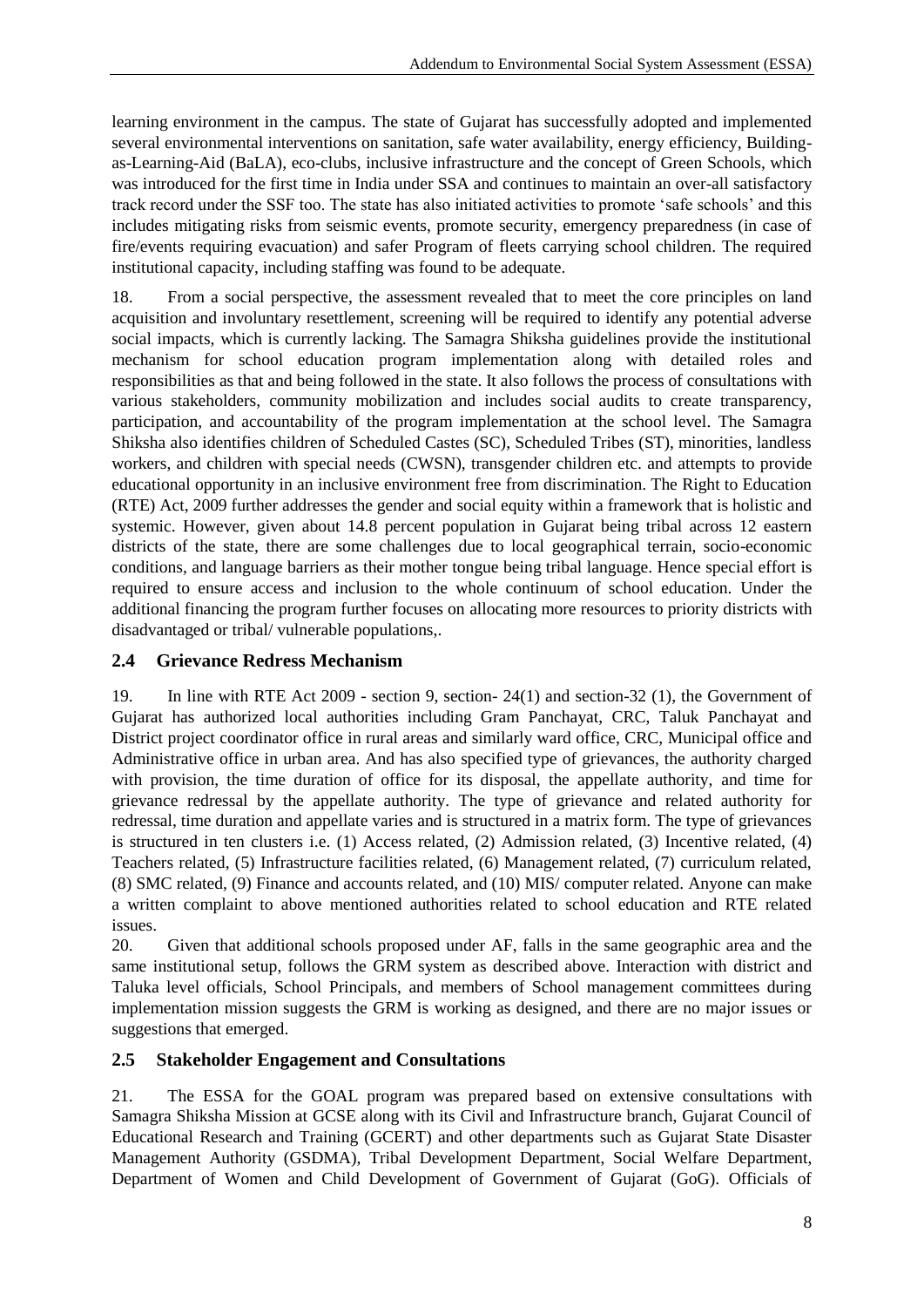Education Department across the implementation chain at district, taluka/block level, NGOs working on education/tribal areas and members of community as part of SMCs/SDMCs, including those from tribal dominated districts were consulted through virtual platforms. These consultations helped in preparation of the ESSA report and finalization of recommendations/actions for the Program Action Plan, and which was further firmed up based on discussions and feedback received from the state level multi-stakeholder consultation on November 26, 2020.

22. Preparation of this ESSA Addendum for GOAL Additional Financing is further benefited from a comprehensive review and discussions during the physical mission in November 2021 including field visits to select districts and schools, discussions with key stakeholders, and further exchanges/ discussions for preparation of additional financing for the GOAL program.

## <span id="page-8-0"></span>**3 RECOMMENDATIONS**

23. All environment and social management actions included in the PAP, areas of improvement/ recommendations and implementation arrangements agreed for the original GOAL Program, based on ESSA, remain valid and will apply to the Additional Financing by IBRD and co-financing by AIIB. The Program is also making good progress in applying agreed measures and PAP actions, including those associated with strengthening infrastructure and upgrading facilities. The findings are based on a comprehensive review during the mission in November 2021 and recent exchanges for preparation of GOAL Additional Financing.

#### <span id="page-8-1"></span>**3.1 Exclusion of High-Risk Activities**

24. The following activities will be excluded from the program in view of the high environmental risk:

- Construction within all protected/forest areas (including National Parks, Wildlife Sanctuaries, Wildlife Corridors) and, within Eco-Sensitive Zones for which final or draft notifications have been published by the Ministry of Environment, Forests and Climate Change, Government of India.
- Construction or demolition within 100-meter radius of protected monuments identified by the Archaeological Survey of India or Gujarat State Archaeology Department.
- Construction, renovation or dismantling works involving 'asbestos containing material'.

#### <span id="page-8-2"></span>**3.2 Recommended Measures to Strengthen Environment and Social Systems**

25. The recommended measures aligned to the ESSA core principles for strengthening the environmental and social system for the GOAL program along with proposed Additional Financing remains the same which strengthens the systems and processes of Government of Gujarat for improved education outcomes in the state.

26. **Recommended Measures to Strengthen Environment Systems**: The ESSA for GOAL builds on the systems already in place and has identified opportunities for strengthening the existing institutional and operational capacities pertaining to environment, health and safety issues in the state's education sector. The recommendations to strengthen environment system focus on: (a) improving implementation/outreach of existing systems/standards on EHS to address inter-district variations that exist currently (including some gaps in sanitation requirements for girls), (b) scaling-up the 'green school' model, and (c) addressing disaster and climate related challenges through upstream planning, improving building/infrastructure design and sensitization/preparedness and curriculum delivery. Following this, the recommend measures include: (i) use of "green school" model/approach for all schools to be taken-up under the Program, including new construction as well rehabilitation/retrofitting works; (ii) promoting 'inclusive infrastructure' (for CWSN) in all schools to be taken-up under the Program, (iii) climate/disaster vulnerability assessment and integration of findings into the planning and design of infrastructure works, (iv) provision of lightening arrestors in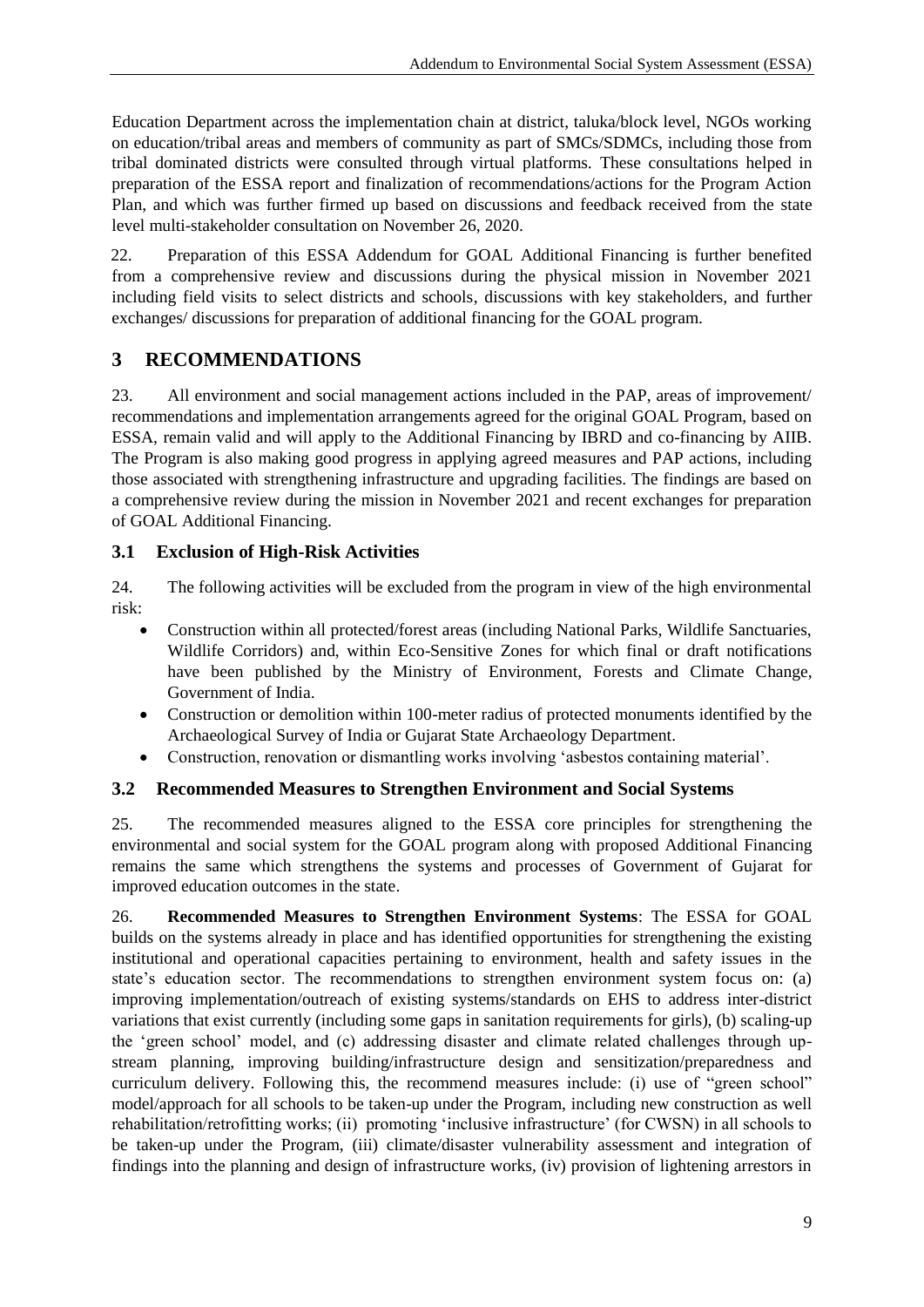schools, (v) strengthening menstrual hygiene management (MHM) in schools, (vi) strengthening waste management, (vii) sensitization/awareness creation on environment, climate, safety and other associated topics - targeting teachers, students, BRCCs and CRCCs, (viii) strengthen contractual obligations/clauses on EHS management in construction contracts, and (ix) promoting environmental report cards at school/district/state level.

27. **Recommended Measures to Strengthen Social Systems**: The ESSA recommendations focus on clear mechanisms and institutional arrangements for implementation, management and reporting of E&S aspects, including: (i) screening for E&S risks and impacts for all civil works; (ii) building capacity of BRCCs, CRCCs, SMCs/SDMCs and PRIs towards awareness creation on their expected roles and responsibility to ensure accountability and redress grievances; (iii) training of BRCCs and CRCCs from tribal areas on dealing with local circumstances and setting up continued consultation with local community for awareness creation; and (iv) special efforts to be planned for addressing language related issues, teacher's capacity to enhance overall learning outcome for tribal population based on conducting the need assessment in tribal areas. In addition, though land acquisition and/or resettlement is not anticipated, however, in case of need arises, the World Bank safeguards team may be consulted for any necessary mitigation measures. Also, given that land donation is a common practice, there is a need to ensure that it is done on voluntary basis without any coercion for doing so, and the process of donation shall be institutionalized through the process of gift deeds. These recommended measures will be applicable to the program as a whole and to the additional schools that are being proposed under the AF and strengthens the capacity of the implementing agency and their subsidiaries. With these measures in place, the state, district and field level institutions will be able to manage E&S risks in proper manner. The Program will ensure adequate resources are provided for timely and effective implementation of environment and social measures and the key recommendations will be made a part of the Program Action Plan (PAP) and will be applicable to additional schools proposed under AF.

#### <span id="page-9-0"></span>**3.3 Program Action Plan**

28. From the recommendations made above, the following actions were included in the Program Action Plan towards addressing key/ critical identified gaps between the Program systems and PforR core principles and applies for the overall GOAL program including the proposed additional financing.

| <b>Action Description</b>                                                                                                                                                                                                                                           | <b>Responsibility</b> | <b>Timing</b> |                                                    | <b>Completion Measurement</b>                                                                                                                                                                                            |
|---------------------------------------------------------------------------------------------------------------------------------------------------------------------------------------------------------------------------------------------------------------------|-----------------------|---------------|----------------------------------------------------|--------------------------------------------------------------------------------------------------------------------------------------------------------------------------------------------------------------------------|
| Special efforts to be<br>planned for addressing<br>language related issues,<br>infrastructure related<br>gaps, teacher's capacity<br>to enhance overall<br>learning outcomes for<br>tribal population based<br>on conducting the need<br>assessment in tribal areas | <b>GCSE</b>           | Other         | Within 12<br>months of<br>program<br>effectiveness | (a) Needs assessment<br>conducted in tribal areas<br>and report submitted for<br>action.<br>(b) Based on needs<br>assessment<br>recommendations, plan of<br>action prepared and<br>adopted within the school<br>program. |
| Screening of new<br>schools/facilities<br>proposed under the<br>program from an E&S                                                                                                                                                                                 | <b>GCSE</b>           | Other         | Prior to bid<br>invitation for<br>civil works      | Collation of<br>information/screening<br>results in a report form (to<br>be updated once in a                                                                                                                            |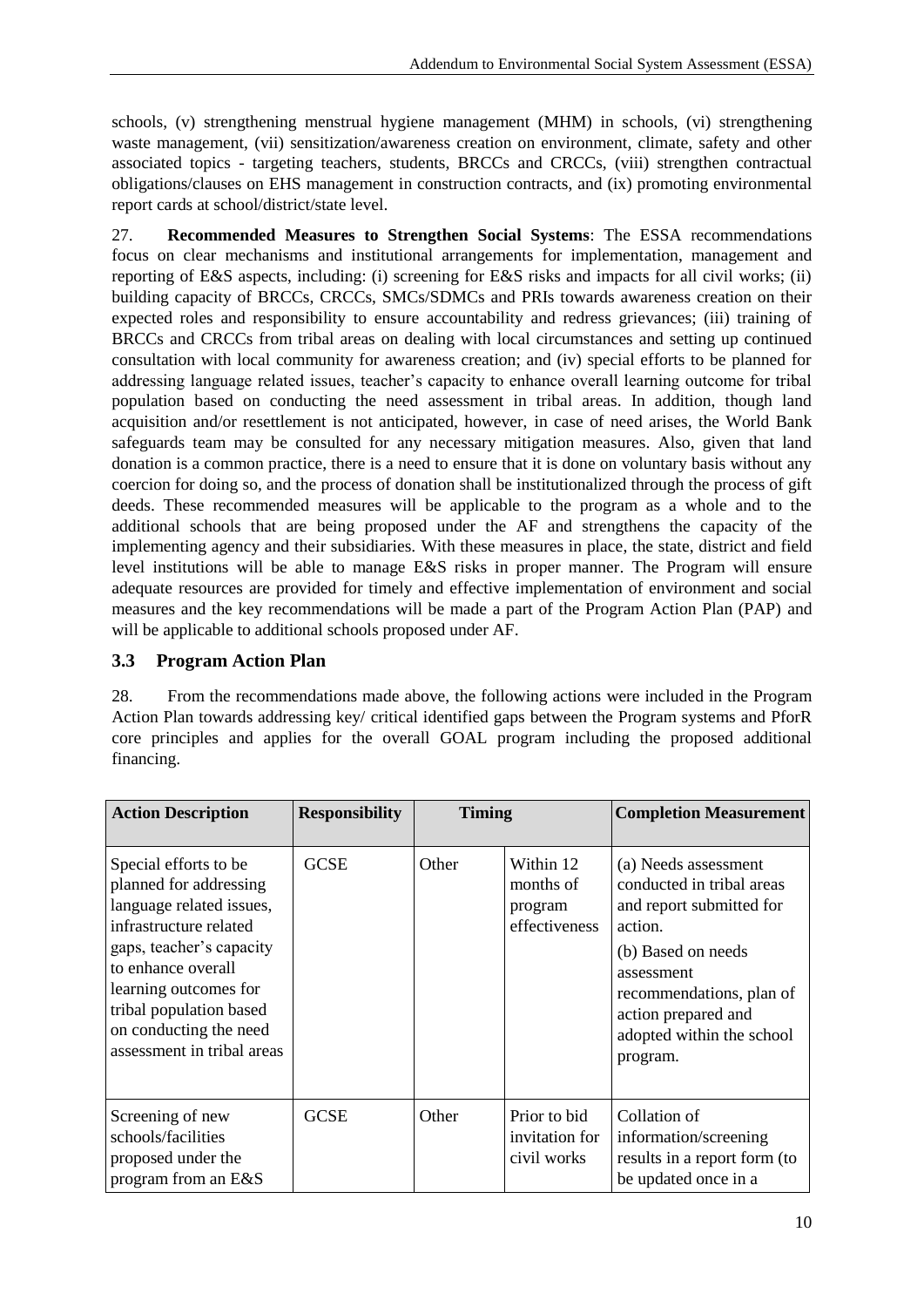| <b>Action Description</b>                                                                                                                                                                                     | <b>Responsibility</b> | <b>Timing</b> |                                                    | <b>Completion Measurement</b>                                                                                                                                  |
|---------------------------------------------------------------------------------------------------------------------------------------------------------------------------------------------------------------|-----------------------|---------------|----------------------------------------------------|----------------------------------------------------------------------------------------------------------------------------------------------------------------|
| perspective                                                                                                                                                                                                   |                       |               |                                                    | quarter)                                                                                                                                                       |
| Strengthen contractual<br>obligations/clauses on<br><b>Environment Health and</b><br><b>Safety Management</b><br>(including OHS aspects<br>and COVID-19 related<br>requirements) in<br>construction contracts | <b>GCSE</b>           | Other         | Prior to bid<br>invitation for<br>civil works      | Generic Environment<br>Management Plan to be<br>prepared and integrated in<br>the bidding documents                                                            |
| <b>Strengthen Menstrual</b><br><b>Hygiene Management</b><br>(MHM)                                                                                                                                             | <b>GCSE</b>           | Other         | Within 12<br>months of<br>program<br>effectiveness | (a) Provisions made a part<br>of infrastructure<br>improvement proposal<br>(b) Provisions in O&M<br>guidelines for schools,<br>including awareness<br>creation |
| Strengthen waste<br>management system,<br>including segregation at<br>source (including waste<br>from laboratories,<br>kitchen/mess and e-<br>waste)                                                          | <b>GCSE</b>           | Other         | Within 12<br>months of<br>program<br>effectiveness | (a) Provisions made a part<br>of infrastructure<br>improvement proposal<br>(b) Provisions in O&M<br>guidelines for schools,<br>including awareness<br>creation |

# <span id="page-10-0"></span>**4 STAKEHOLDER CONSULTATION**

29. As part of the ESSA Addendum preparation, both face-to-face and virtual discussions happened with officials of Gujarat Council of School Education (GCSE). This was also benefitted from the discussion and field visits made during implementation support mission in November 2021 by the ESSA team members.

30. A multi-stakeholder workshop is conducted on April 13, 2022 in hybrid mode with more than 30 participants including various officials from *Samagra Shiksha* state team, representatives from GCERT, and PMU; representatives from Gujarat Institute of Disaster Management (GIDM); key district level officials of Education Department from two districts; various NGOs working on education in the state; and key representatives working on Education and water, sanitation and hygiene (WASH) from UNICEF.

31. While all the participants appreciated the findings from ESSA, the feedback and suggestions from the multi-stakeholder consultation workshop is broadly grouped in a manner to inform program design and ESSA and presented below.

a. As part of the school design, it is important to address the provision of space for children as per recommended standards given that some schools are utilizing its area/space in full capacity while others have scope for expansion. However, at present the area of classrooms, the layout of the campus, all standard norms are being followed in school designs – like, norms by Central Public Works Department (CPWD) - Norms for barrier-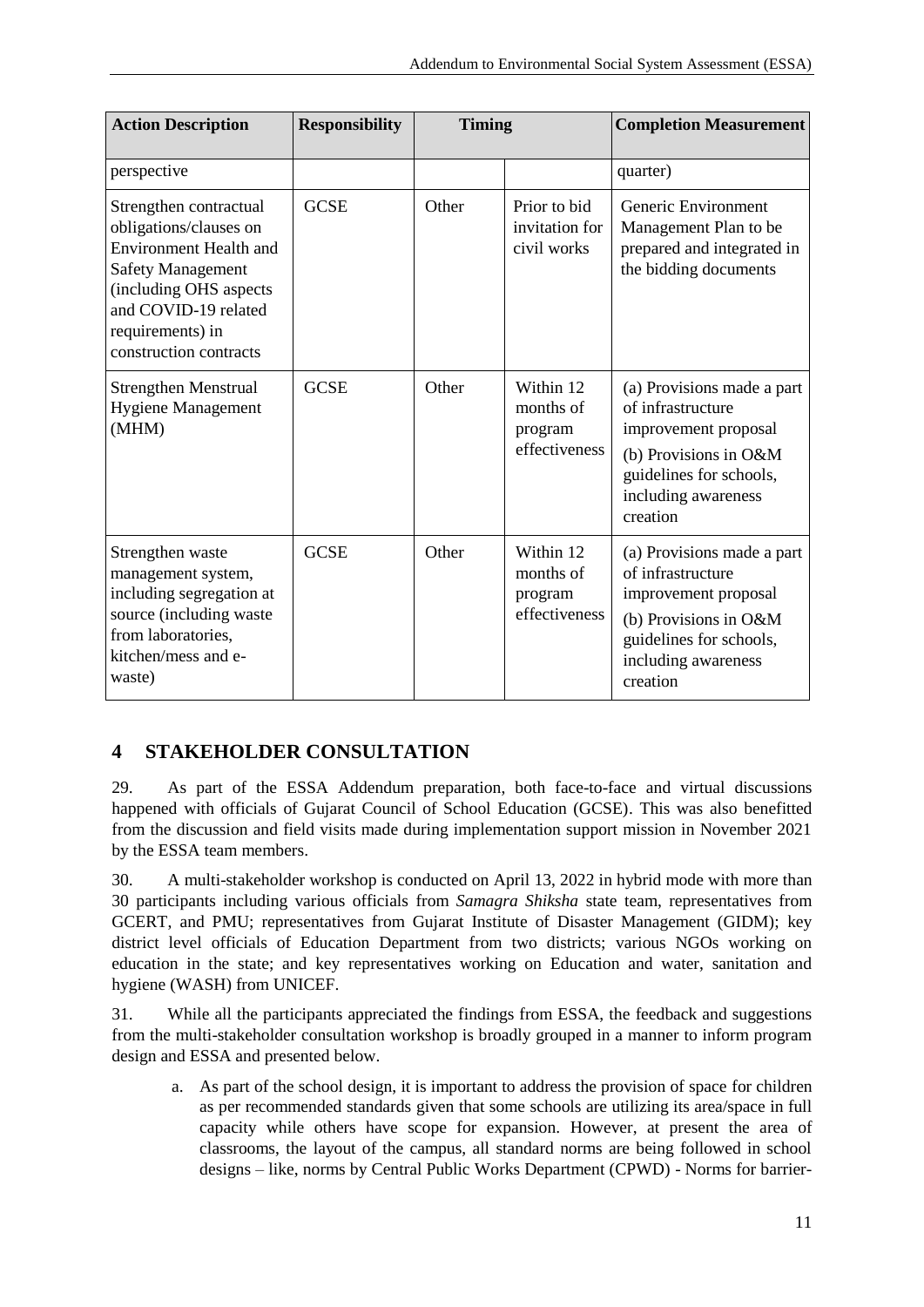free and accessibility in schools, Compendium for Architectural Norms Guidelines for Educational Institutes, IS Code 8827-1978 (Recommendation for Basic Requirement of School Building).

- b. Infrastructure development for building school resilience against climatic disasters is very important. The inclusive school strategies and social assessment also has been initiated to augment the school infrastructure. Also, use of local materials can be promoted as standardized material recommendation for all the schools to build vernacular schools.
- c. In past, very good facilities have been implemented in many schools in Gujarat, however, the sustainability of these facilities is very important. It has been observed in the field that O&M of infrastructure and retrofitting is in question and needs attention.
- d. There is need to address water, sanitation and hygiene related provisions and its maintenance. Outsourcing maintenance of hygiene conditions in school could be considered.
- e. The '*Mari Shala Swachh Shala*' module has been provided to all teachers in which the concept of *Swachhta* and Moderate Model of Green school has been elaborated which can be easily incorporated with available funds at school level towards sustainable practices. Also, the *Bal-Sansad* scheme has very well laid guidelines, and which can be reactivated as it gives opportunity to engage with children through this.
- f. Improvements in sanitation facilities especially focused intervention for MHM are crucial at this stage and well appreciated.
- g. There are other programs like the *Rashtriya Kishor Swasthya Karyakram* (RKSK) of the Health Department for MHM; Jal Jeevan Mission for water, etc. for which schools are the major beneficiaries. And hence there is need for convergence between these programs at all levels i.e. state, district, taluka, and panchayat level.
- h. There is for creating awareness about environmental conservation, use of natural resources, greenhouse gas emissions, and climate change among the students, teachers, and the coordinators. Also, appreciation mechanism for the teachers and students is very important to keep them motivated.
- i. Although, various grants are provided to schools, their use in implementing the concepts like green school depends on the leadership and appreciation and encouragement given to the schools. Change in attitude and behavior is very critical for implementing the green school concept. Also, traditional practices and good examples that have been used in different schools located in different geographic zones across the state should be preserved and promoted.
- j. School should be made more action-oriented, and some modules could be prepared for activities to introduce concepts like climate change in the school curriculum will be beneficial. Activities like water consumption monitoring and Rainwater Harvesting (RWH) should be started to encourage activity-based learning among students. Children to be engaged in reading water meters, understanding the RWH system, waste management, water quality monitoring, safe sources of drinking water and other activities in the school.
- k. The ongoing initiatives in Gujarat such as *Shala Swachhta Gunank*, which can be further expanded as mentioned in the recommendations and *Swachh Vidyalaya Puraskar* process across all schools in the state can also capture some of the other indicators along those lines.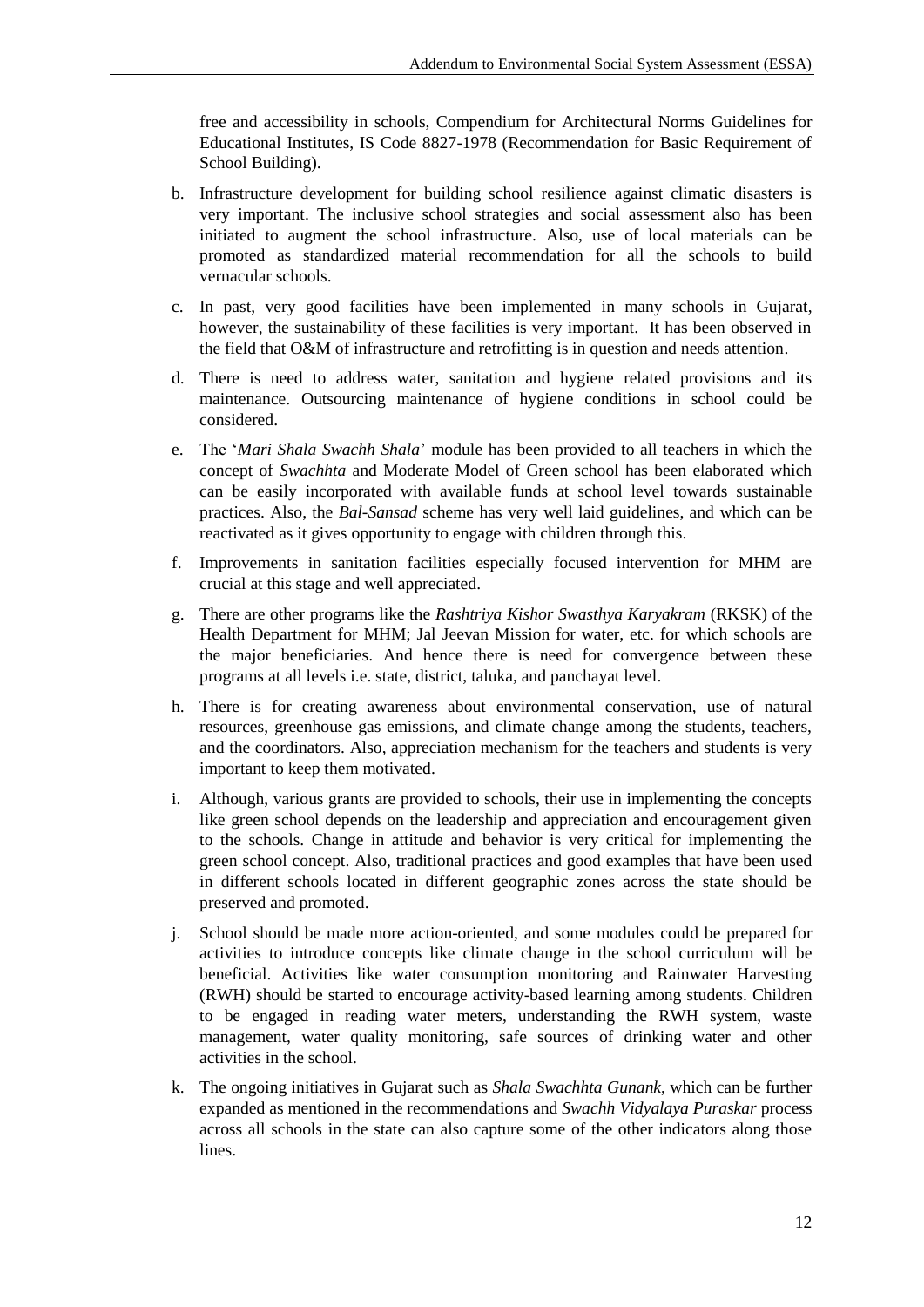- l. Environmental education and awareness about conservation are important and there is need for training and capacity building in this aspect for teachers, students and all other stakeholders.
- m. There is need for School safety plans to be prepared for all schools covering COVID like diseases and other natural disasters along with preparedness mechanism. The School Disaster Management Committee (SDMC) looks after the disaster-related preparedness of the schools, however, there is need for building further capacity in these areas and of the SDMCs. A Dashboard can also be prepared and maintained for schools so that they periodically assess their risks and vulnerabilities.
- n. There is need for bringing better clarity of roles of students, teachers, DPCs, CRCs/ BRCs coordinators, and the role of TPOs towards health and hygiene, cleanliness, maintenance, and towards environmental aspects and should be part of the communication strategy for the program.

32. While some of the suggestions are already under implementation as part of the program, the others will also be considered within the program scope to feed into operationalizing the design and further implementation.

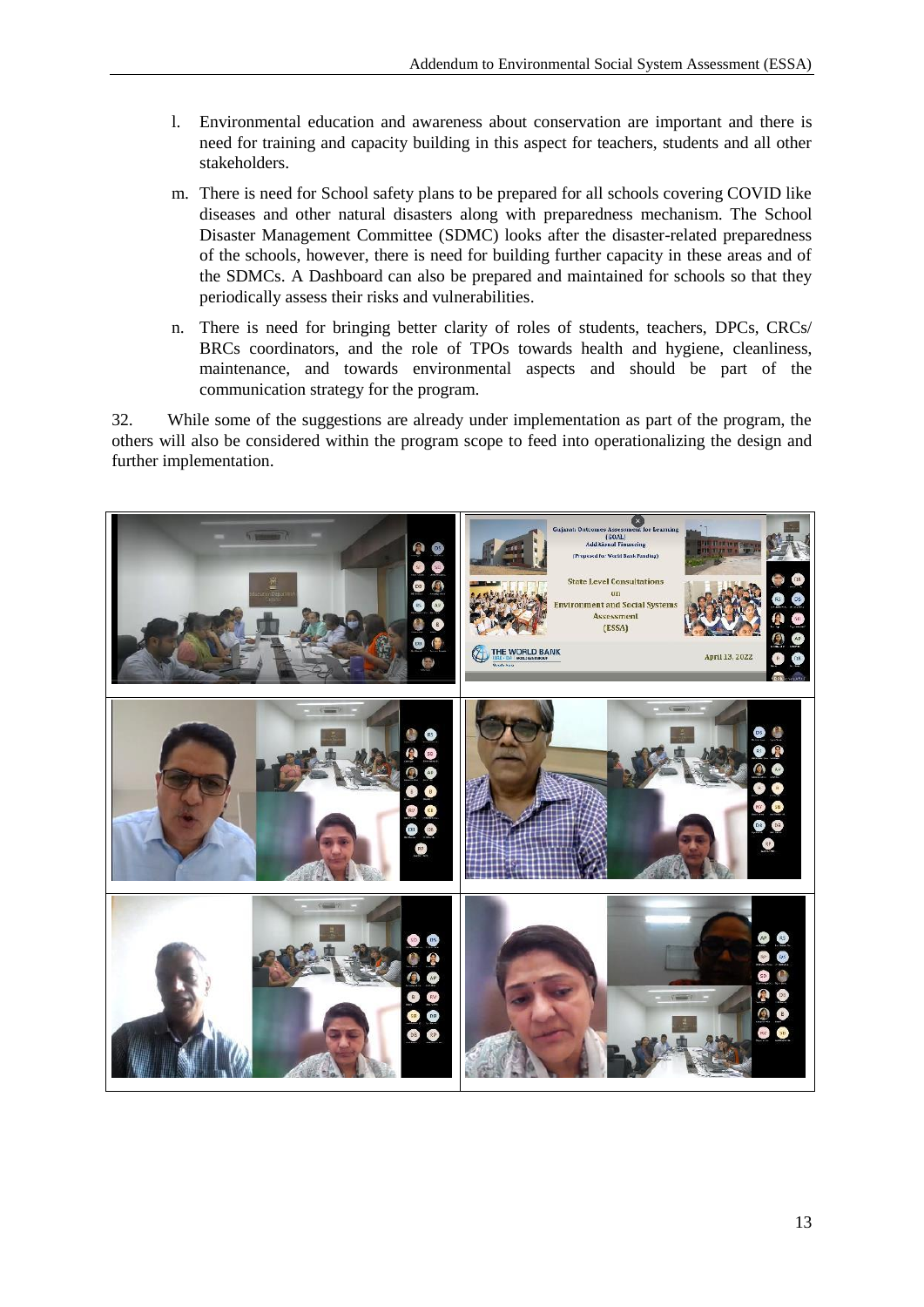# <span id="page-13-0"></span>**5 DISCLOSURE**

33. A multi-stakeholder workshop is conducted on April 13, 2022 in hybrid mode with more than 30 participants including various officials from *Samagra Shiksha* state team, representatives from GCERT, and PMU; representatives from Gujarat Institute of Disaster Management (GIDM); key district level officials of Education Department from two districts; various NGOs working on education in the state; and key representatives from UNICEF. The ESSA has benefitted from the feedback and suggestions received during this consultation workshop using a mix of languages - English, Hindi and Gujarati (vernacular).

<span id="page-13-1"></span>34. The draft ESSA for GOAL parent program (version dated December 7, 2020) was disclosed by Government of Gujarat since December 14, 2020. The final ESSA for the GOAL parent program (version dated January 20, 2021) has been disclosed/redisclosed in country at Government of Gujarat's website (www.ssagujarat.org) and by the World Bank's through the project portal on January 31, 2021. This ESSA Addendum will also be disclosed at the World Bank external site prior to negotiation.